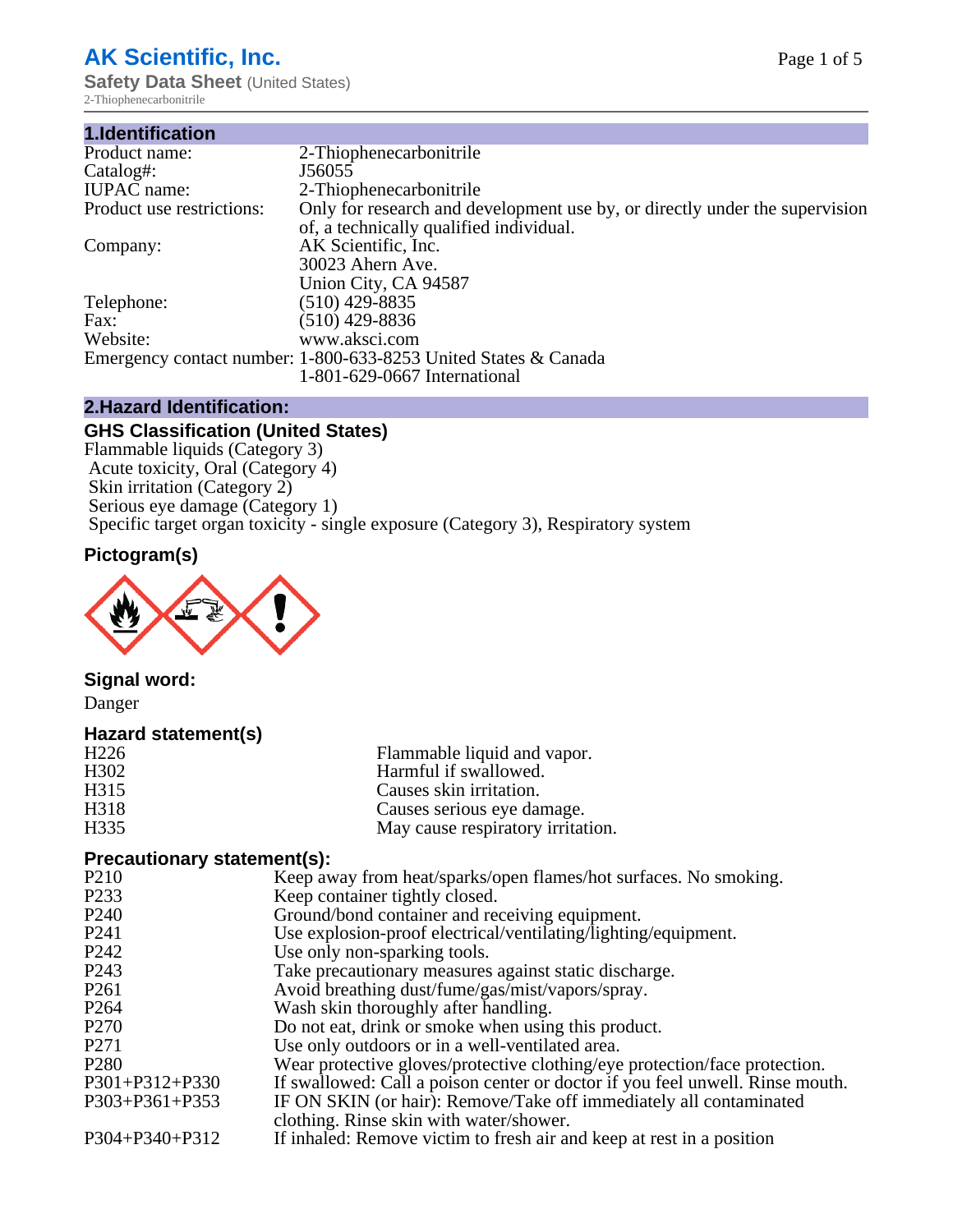|                  | comfortable for breathing. Call a poison center or doctor if you feel unwell.                   |
|------------------|-------------------------------------------------------------------------------------------------|
|                  | P305+P351+P338+P310 If in eyes: Rinse cautiously with water for several minutes. Remove contact |
|                  | lenses, if present and easy to do. Continue ringing. Immediately call a poison                  |
|                  | center or doctor.                                                                               |
| P332+P313        | If skin irritation occurs: Get medical advice/attention.                                        |
| P362             | Take off contaminated clothing and wash before reuse.                                           |
| P370+P378        | In case of fire: Use dry sand, dry chemical, CO2, water spray or                                |
|                  | alcohol-resistant foam for extinction.                                                          |
| P403+P233        | Store in a well-ventilated place. Keep container tightly closed.                                |
| P403+P235        | Store in a well-ventilated place. Keep cool.                                                    |
| P <sub>405</sub> | Store locked up.                                                                                |
| P <sub>501</sub> | Dispose of contents/container to an approved waste disposal plant.                              |

**Hazards not otherwise classified (HNOC) or not covered by GHS:** None

| 3. Composition/Information on Ingredients |                  |  |
|-------------------------------------------|------------------|--|
| Synonyms:                                 | 2-Cyanothiophene |  |
| CAS#:                                     | $1003 - 31 - 2$  |  |
| Purity:                                   | 95%              |  |
| EC:                                       | 213-706-0        |  |

#### **4. First Aid Measures**

**General Information:** Immediately remove any clothing contaminated by the product. Move out of dangerous area. Consult a physician and show this safety data sheet.

**Inhalation:** Move person to fresh air. If not breathing, give artificial respiration. If breathing is difficult, give oxygen. Obtain medical aid.

**Skin contact:** Immediately flush skin with running water for at least 15 minutes while removing contaminated clothing and shoes. Wash clothing before reuse. Obtain medical aid immediately. **Eye contact:** Immediately flush open eyes with running water for at least 15 minutes. Obtain medical aid immediately.

**Ingestion:** Do NOT induce vomiting without medical advice. Rinse mouth with water. Never administer anything by mouth to an unconscious person. Obtain medical aid immediately.

**Most important symptoms and effects, both acute and delayed:** No further information available. Please see sections 2 and 11.

**Indication of any immediate medical attention and special treatment needed:** No further information available.

#### **5. Fire Fighting Measures**

**Suitable extinguishing media:** Use water spray, dry chemical, carbon dioxide, or chemical foam. **Specific hazards arising from the chemical:** Carbon oxides, Nitrogen oxides, Sulfur oxides. **Advice for firefighters:** As in any fire, wear a NIOSH-approved or equivalent, pressure-demand, self-contained breathing apparatus and full protective gear. During a fire, irritating and highly toxic gases may be generated by thermal decomposition or combustion.

### **6. Accidental Release Measures**

**Personal precautions, protective equipment and emergency procedures:** Wear protective equipment and keep unprotected personnel away. Ensure adequate ventilation. Remove all sources of ignition. Prevent further leak or spill if safe to do so. For personal protective equipment, please refer to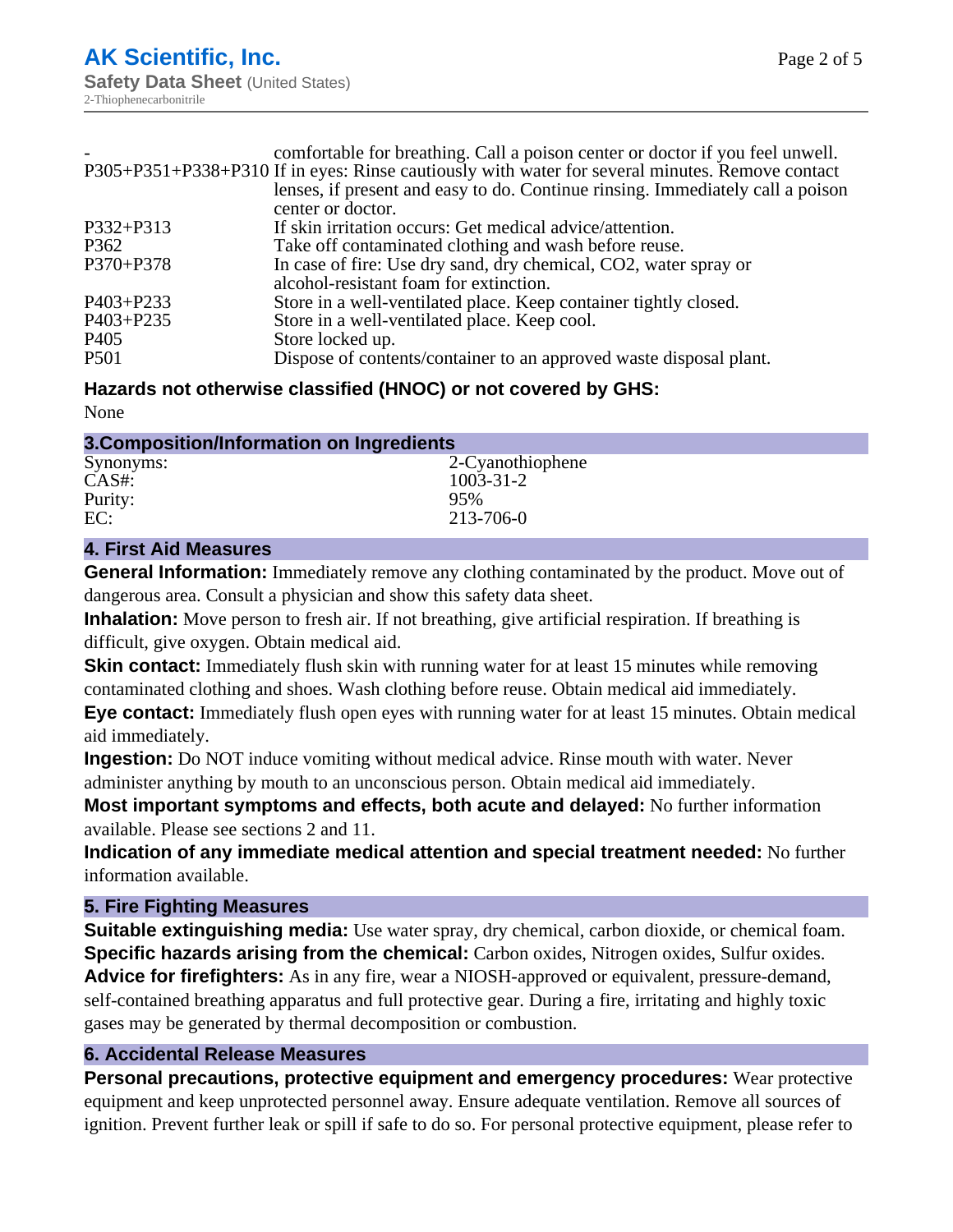#### section 8.

**Environmental precautions:** Do not let product enter drains, other waterways, or soil.

**Methods and materials for containment and cleaning up:** Prevent further leak or spill if safe to do so. Vacuum, sweep up, or absorb with inert material and place into a suitable disposal container. Consult local regulations for disposal. See section 13 for further disposal information.

#### **7. Handling and Storage**

**Precautions for safe handling:** Avoid contact with skin, eyes, and personal clothing. Wash hands thoroughly after handling. Avoid breathing fumes. Use only with adequate ventilation. Wear suitable protective clothing, gloves, and eye/face protection. Keep away from sources of ignition. Minimize dust generation and accumulation. Keep container tightly closed. Open and handle container with care. Do not eat, drink, or smoke while handling.

**Conditions for safe storage, including any incompatibilities:** Store in a tightly-closed container when not in use. Store in a cool, dry, well-ventilated area away from incompatible substances. Keep away from sources of ignition. ,Store long-term in a cool, dry place.

#### **8. Exposure Controls/Personal Protection**

#### **Exposure limits:**

| <b>OSHA PEL:</b>  | Not available. |
|-------------------|----------------|
| NIOSH REL:        | Not available. |
| <b>ACGIH TLV:</b> | Not available. |

**Appropriate engineering controls:** Avoid contact with skin, eyes, and clothing. Wash hands before breaks and immediately after handling the product. Facilities storing or utilizing this material should be equipped with an eyewash fountain. Use adequate general and local exhaust ventilation to keep airborne concentrations low.

#### **Personal protection**

| Eyes:        | Based on an evaluation of the eye or face hazards present, wear chemical splash-resistant<br>safety glasses or goggles with side protection. A face shield may be appropriate in some<br>workplaces. Use eyewear tested and approved under appropriate government standards<br>such as OSHA 29 CFR 1910.133 or EU EN166.                                                                                                |
|--------------|-------------------------------------------------------------------------------------------------------------------------------------------------------------------------------------------------------------------------------------------------------------------------------------------------------------------------------------------------------------------------------------------------------------------------|
| Hands:       | Wear gloves selected based on an evaluation of the possible hazards to hands and skin,<br>the duration of use, the physical conditions of the workplace, and the chemical resistance<br>and physical properties of the glove material.                                                                                                                                                                                  |
|              | Skin and body: Protective clothing must be selected based on the hazards present in the workplace, the<br>physical environment, the duration of exposure, and other factors. No fabric can provide<br>protection against all potential hazards; therefore it is important to select the appropriate<br>protective clothing for each specific hazard. At the minimum, wear a laboratory coat and<br>close-toed footwear. |
| Respiratory: | Respirators are not a substitute for accepted engineering control measures such as<br>enclosure or confinement of the operation, general and local ventilation, and substitution<br>of less toxic materials. When respiratory personal protective equipment is appropriate<br>based on an assessment of respiratory hazards in the workplace, use a NIOSH- or<br>CEN-certified respirator.                              |

| 9. Physical and Chemical Properties |                               |
|-------------------------------------|-------------------------------|
| <b>Physical State:</b>              | Colorless to yellowish liquid |
| Molecular Formula:                  | C5H3NS                        |
| Molecular Weight:                   | 109.15                        |
| Odor:                               | Unpleasant                    |
| $pH$ :                              | Not available.                |
| <b>Boiling Point Range:</b>         | $192^{\circ}$ C-lit           |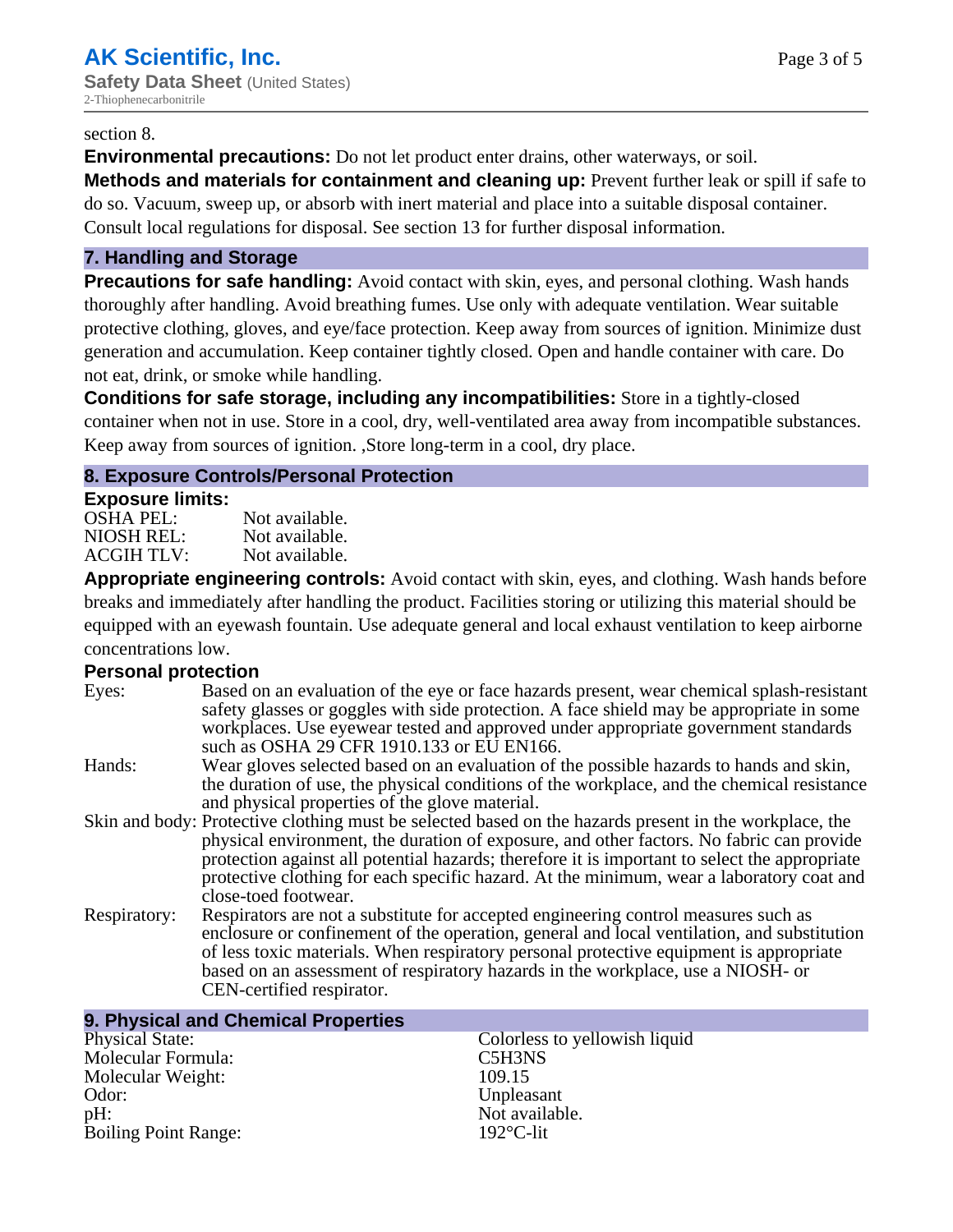| Freezing/Melting Point:           | Not available.        |
|-----------------------------------|-----------------------|
| <b>Flash Point:</b>               | $53^{\circ}$ C        |
| <b>Evaporation Rate:</b>          | Not available.        |
| Flammability(solid,gas):          | Please see section 2. |
| <b>Explosive limits:</b>          | Not available.        |
| Vapor Pressure:                   | Not available.        |
| <b>Vapor Density:</b>             | Not available.        |
| Solubility:                       | Not available.        |
| <b>Relative Density:</b>          | 1.172                 |
| Refractive Index:                 | 1.563                 |
| Volatility:                       | Not available.        |
| <b>Auto-ignition Temperature:</b> | Not available.        |
| <b>Decomposition Temperature:</b> | Not available.        |
| <b>Partition Coefficient:</b>     | Not available.        |
|                                   |                       |

#### **10. Stability and Reactivity**

Reactivity: Not available. Possibility of hazardous reactions: Not available. Conditions to avoid: Dust generation. Incompatible materials: Strong oxidizing agents.

# Chemical stability: Stable under recommended temperatures and pressures.

Hazardous decomposition products: Carbon oxides, Nitrogen oxides, Sulfur oxides.

#### **11. Toxicological Information** RTECS# Not available.<br>Acute toxicity: Not available. Acute toxicity: Routes of exposure: Inhalation,eye contact,skin contact,ingestion. Symptoms related to the physical,chemical and toxicological characteristics: Skin contact may result in inflammation characterized by itching, scaling, reddening, blistering, pain or dryness. Eye contact may result in redness, pain or severe eye damage. Inhalation may cause irritation of the lungs and respiratory system. Overexposure may result in serious illness

or death.

**Carcinogenicity** Not classified. NTP: Not listed. OSHA: Not listed. Acute toxic effects: Inflammation of the eye is characterized by redness, watering, and itching. Skin inflammation is characterized by itching, scaling, reddening, or, occasionally, blistering.

#### **12. Ecological Information**

Ecotoxicity: Not available.<br>
Persistence and degradability: Not available.<br>
Not available. Persistence and degradability:<br>
Bioaccumulative potential:<br>
Not available.<br>
Not available. Bioaccumulative potential:<br>
Mobility in soil:<br>
Mobility in soil:<br>
Not available. Mobility in soil: Other adverse effects: Not available.

#### **13. Disposal Considerations**

Disposal of waste: Chemical waste generators must determine whether a discarded chemical is classified as hazardous waste. US EPA guidelines for the classification determination are listed in 40 CFR 261.3. Additionally, waste generators must consult state and local hazardous waste regulations to ensure complete and accurate classification. Observe all federal, state and local regulations when